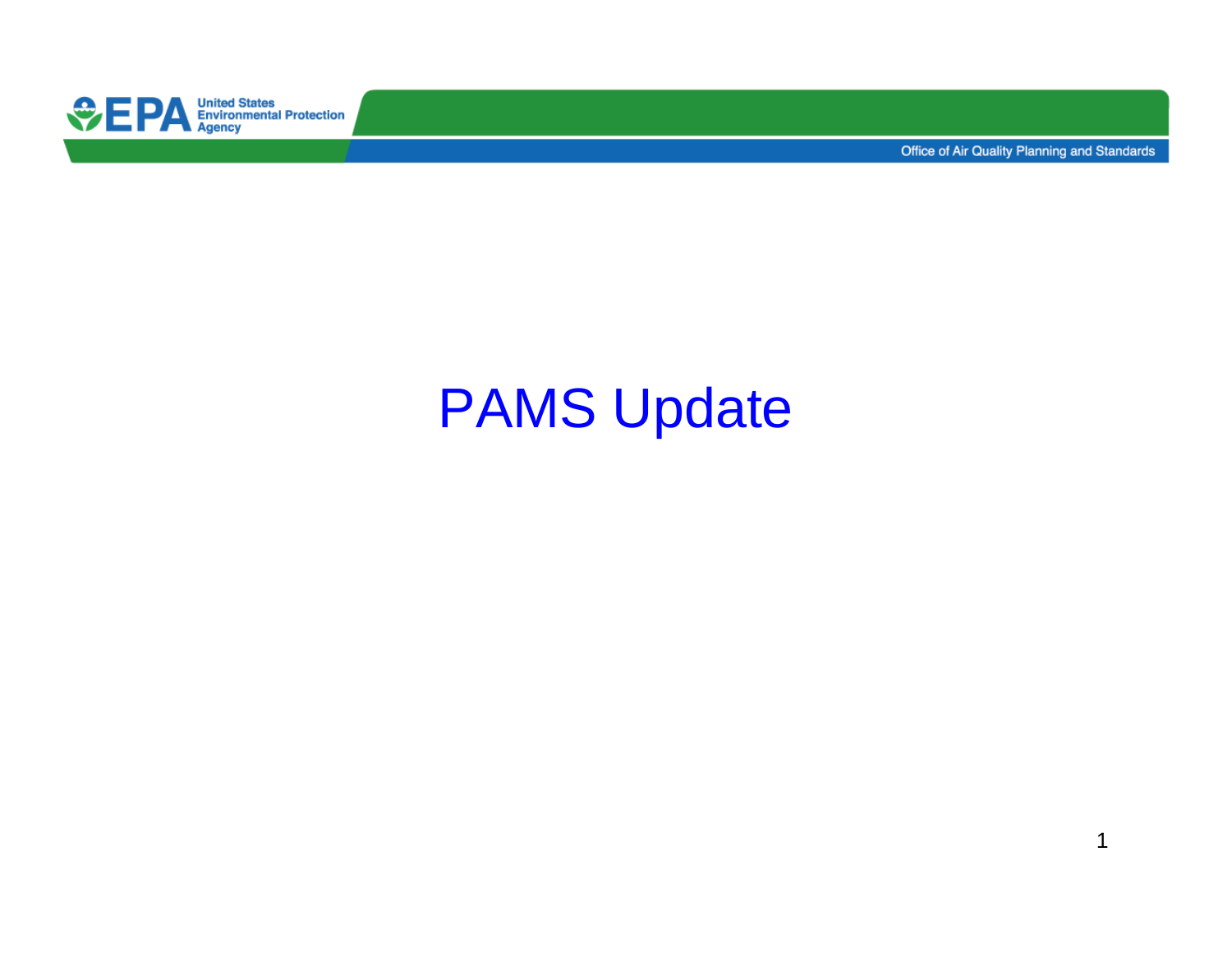

# 2006 Regulation Changes

- 2006 monitoring rule revisions greatly reduced PAMS monitoring requirements
	- – Only 1 type 2 (max precursor), and one type 1 (upwind) or type 3 (max ozone) site required per PAMS area
	- – Carbonyls only required in severe ozone nonattainment areas
- Despite revision, only minor changes in PAMS network have occurred since regulations were changed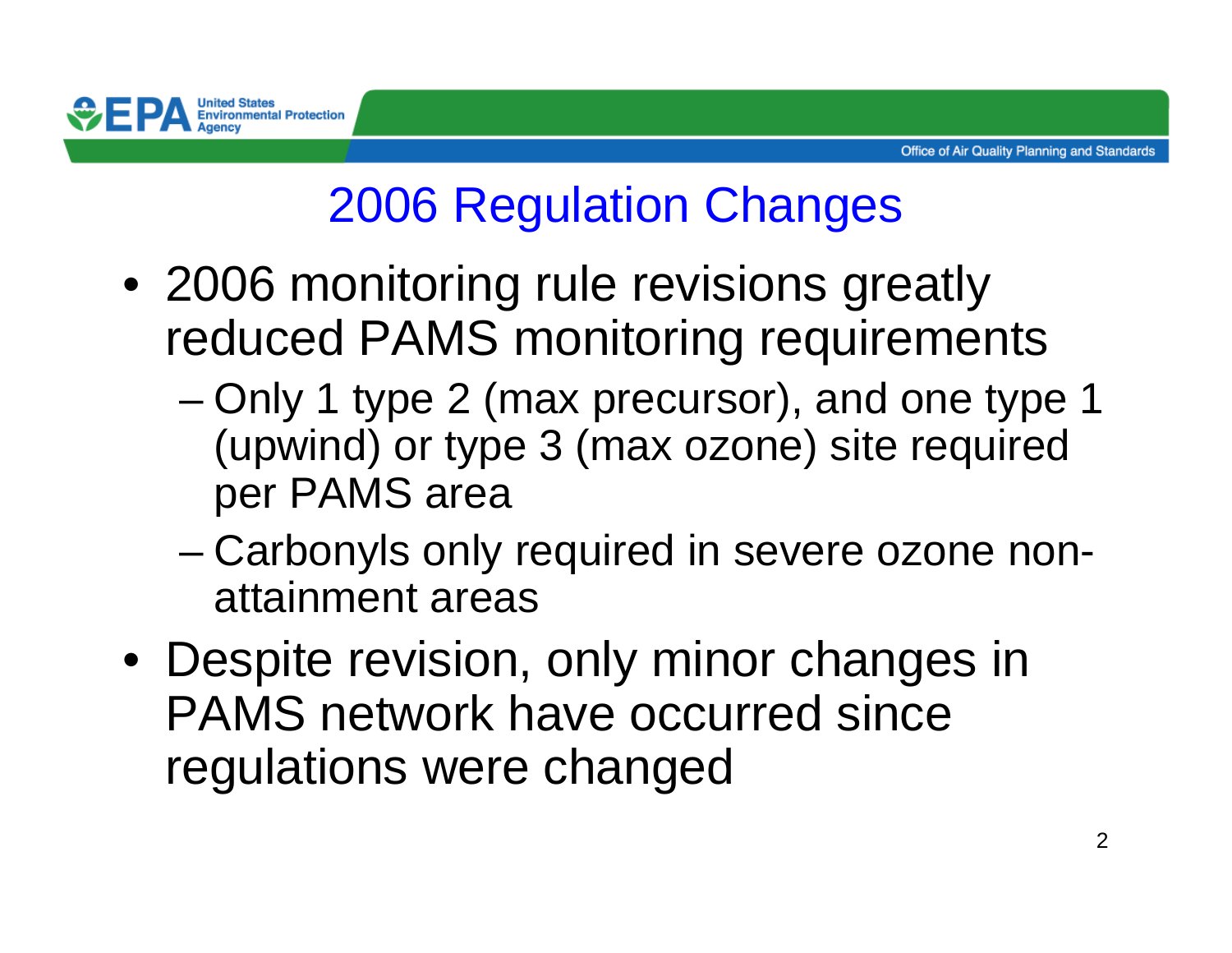

# Draft PAMS Network Assessment

- • In 2008, EPA and monitoring agencies (with contractor support) developed a draft PAMS Network Assessment
	- A number of comments and concerns were raised over some of the analyses and data used
	- No funding to finalize docu No funding to finalize document was obtained, and at this point it is unlikely a final document will be prepared
	- $-$  Contact cavender keyin@ena goy for a corr Contact cavender.kevin@epa.gov for a copy of draft assessment
- Major findings in draft document
	- Most type 3 sites (max ozone) should be reassessed and potentially relocated
	- P∆MS monitorina ii PAMS monitoring in California and Texas should be increased and PAMS monitoring in North East could be decreased
	- Mavimum allowahla MDL's requirements should he dec Maximum allowable MDL's requirements should be decreased
	- A QA program should be developed
	- EPA website should be updated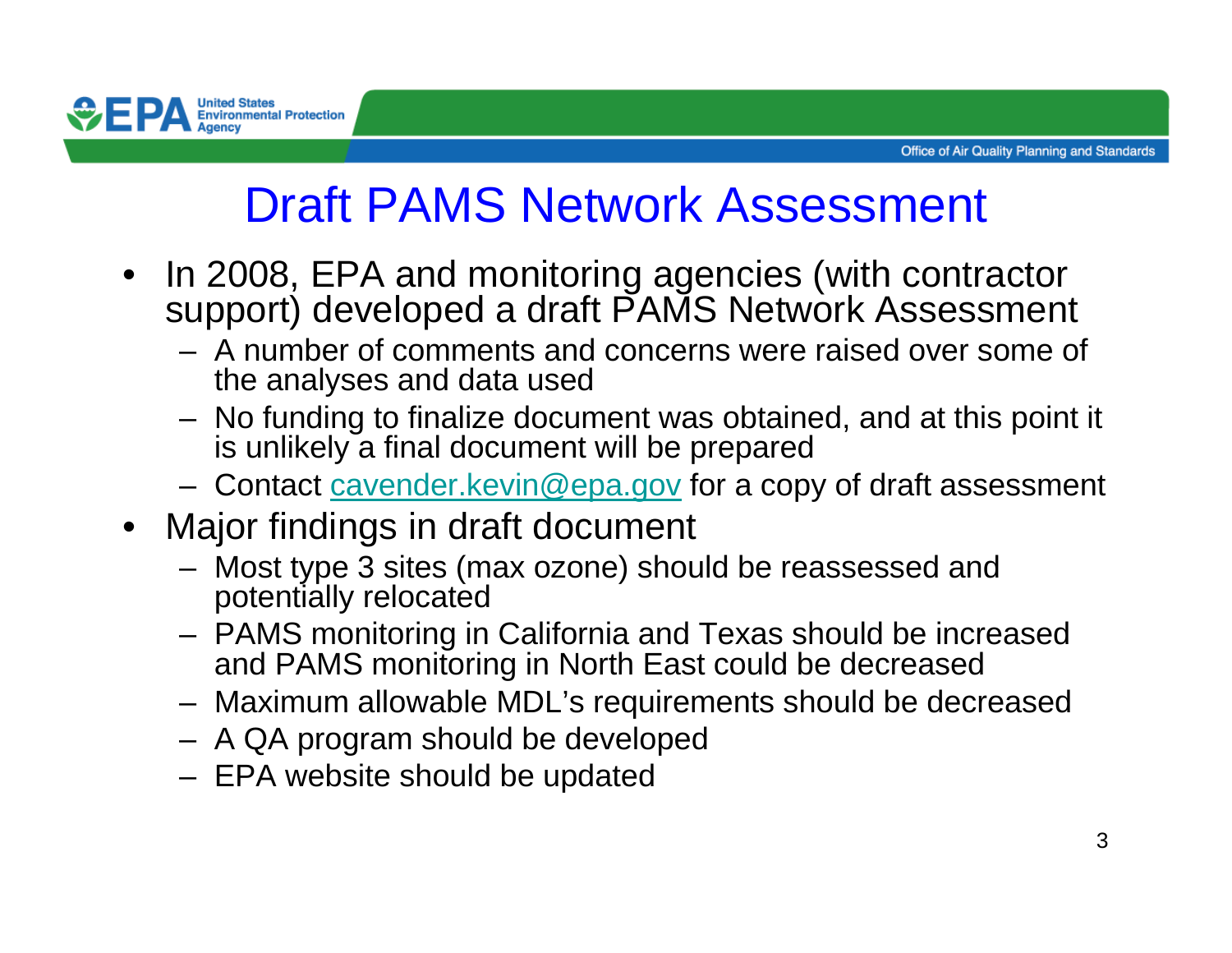#### Implications of Proposed Revision to Ozone NAAQS

- On January 19, 2010, EPA proposed to lower the ozone NAAQS to a range of 0.060 To 0.070 ppm.
- EPA is currently working on the implementation rule that will identify the cutoffs for various nonattainment classifications
	- –Expect signature in June.

**United States**<br>Environmental Protection

 New PAMS areas may be created depending on final level and classification approach selected.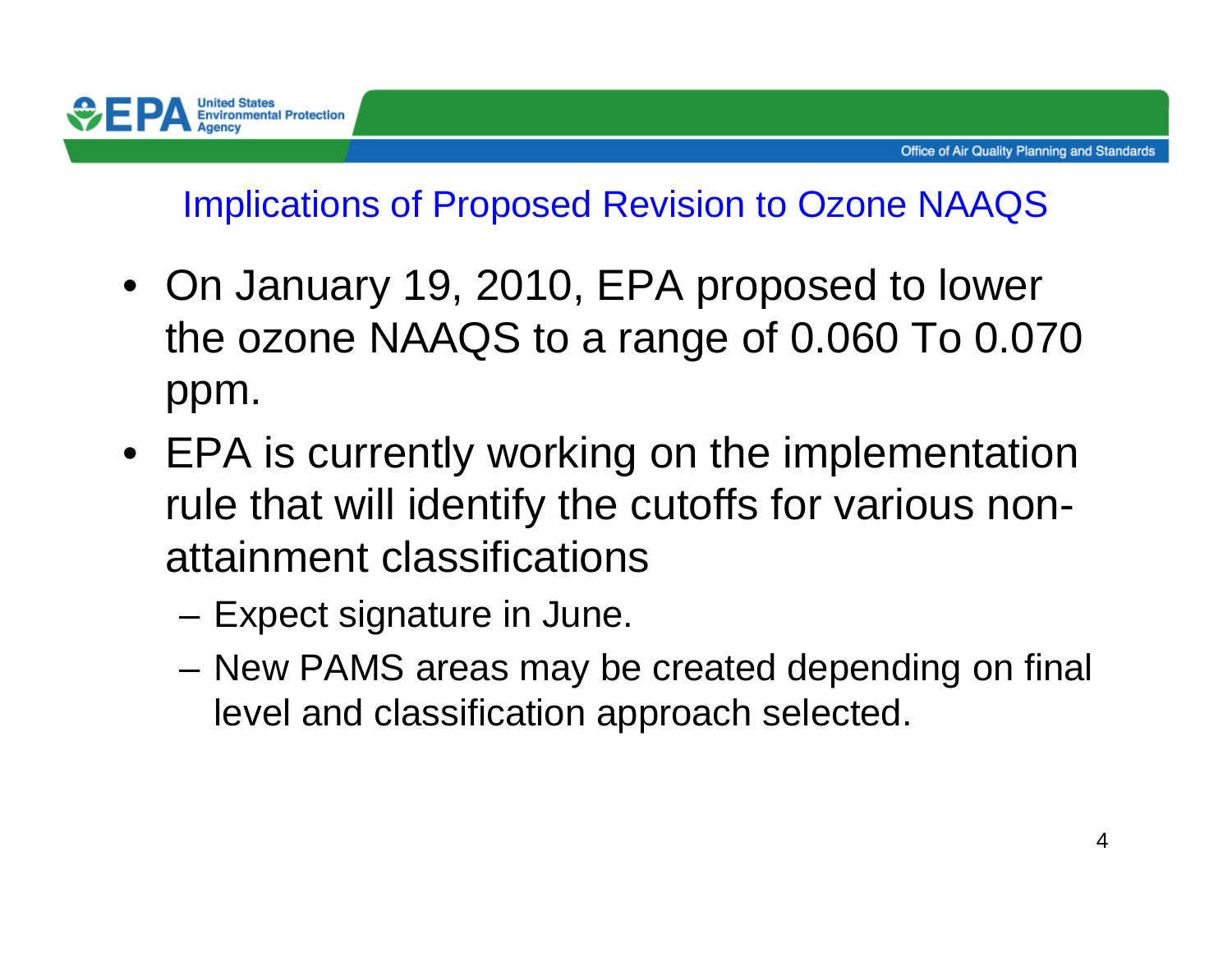

### PAMS Holdbacks

- Starting in 2011, EPA will begin holding back \$700,000 (5%) per year to create a "capital fund".
	- Suggested by NACAA monitoring steering committee
	- –Will be used to assist monitoring agencies in replacing aging auto-GC's and upper air profilers
	- – In 2010, EPA will develop a prioritized list of equipment needs and a list (with costs) of potential replacement equipment
- Also starting in 2011, EPA will begin holding back \$150,000 (1%) per year for data analysis and assessment activities